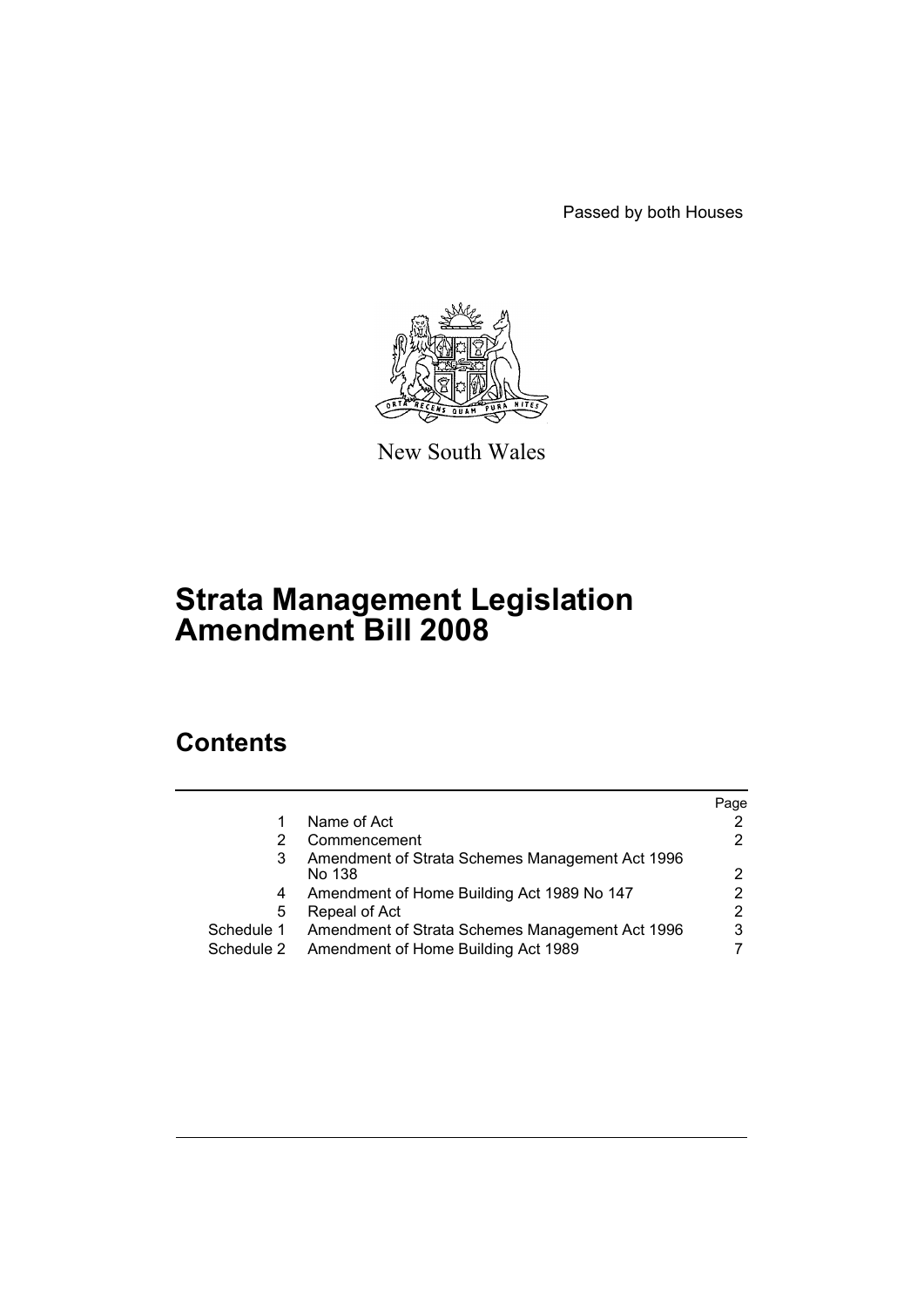*I certify that this public bill, which originated in the Legislative Assembly, has finally passed the Legislative Council and the Legislative Assembly of New South Wales.*

> *Clerk of the Legislative Assembly. Legislative Assembly, Sydney, , 2008*



New South Wales

# **Strata Management Legislation Amendment Bill 2008**

Act No , 2008

An Act to amend the *Strata Schemes Management Act 1996* and the *Home Building Act 1989* to provide further rights and protections for owners of lots who are not developers; and for other purposes.

*I have examined this bill and find it to correspond in all respects with the bill as finally passed by both Houses.*

*Assistant Speaker of the Legislative Assembly.*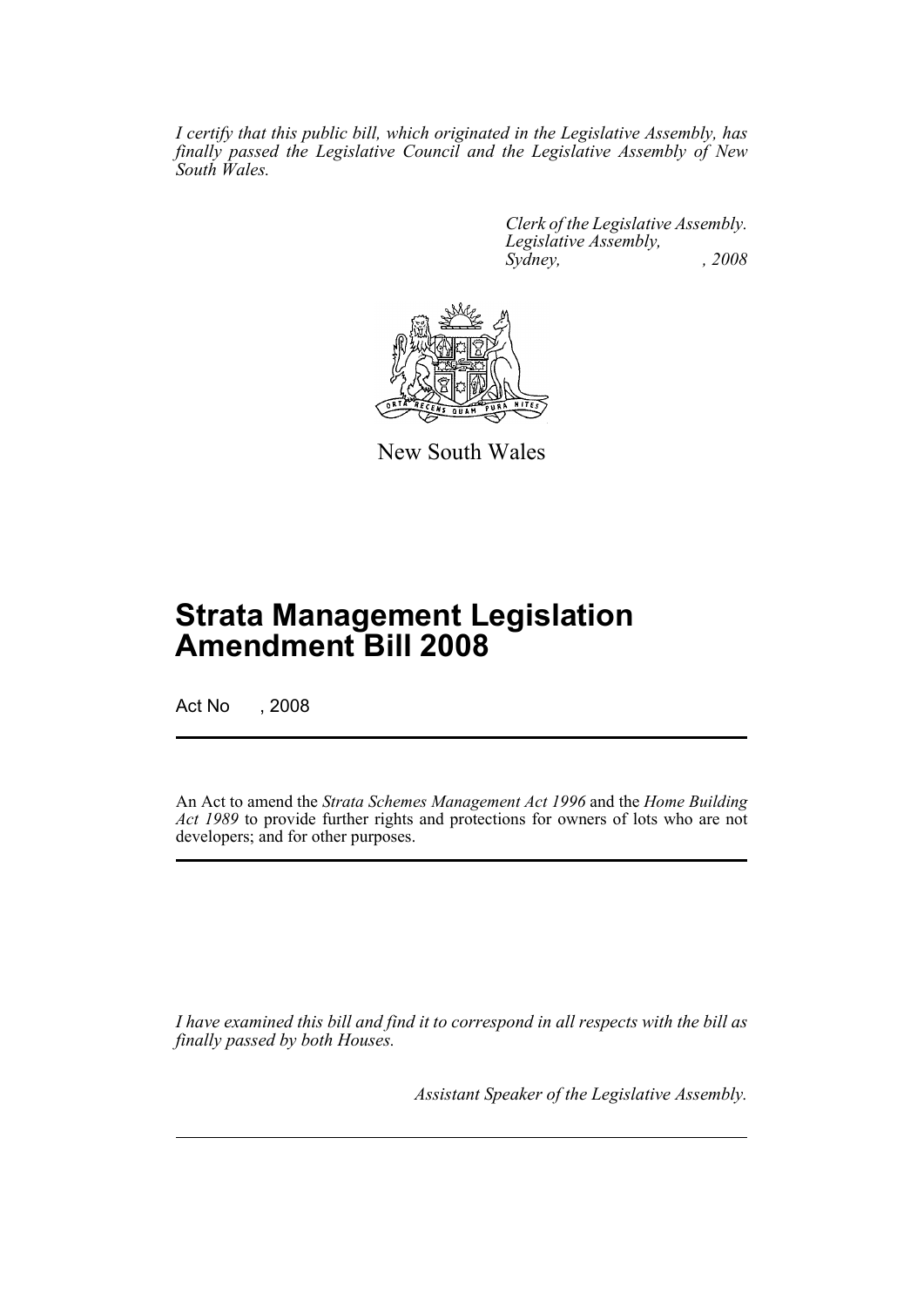# <span id="page-2-0"></span>**The Legislature of New South Wales enacts:**

# **1 Name of Act**

This Act is the *Strata Management Legislation Amendment Act 2008*.

# <span id="page-2-1"></span>**2 Commencement**

This Act commences on a day or days to be appointed by proclamation.

# <span id="page-2-2"></span>**3 Amendment of Strata Schemes Management Act 1996 No 138**

The *Strata Schemes Management Act 1996* is amended as set out in Schedule 1.

# <span id="page-2-3"></span>**4 Amendment of Home Building Act 1989 No 147**

The *Home Building Act 1989* is amended as set out in Schedule 2.

# <span id="page-2-4"></span>**5 Repeal of Act**

- (1) This Act is repealed on the day following the day on which all of the provisions of this Act have commenced.
- (2) The repeal of this Act does not, because of the operation of section 30 of the *Interpretation Act 1987*, affect any amendment made by this Act.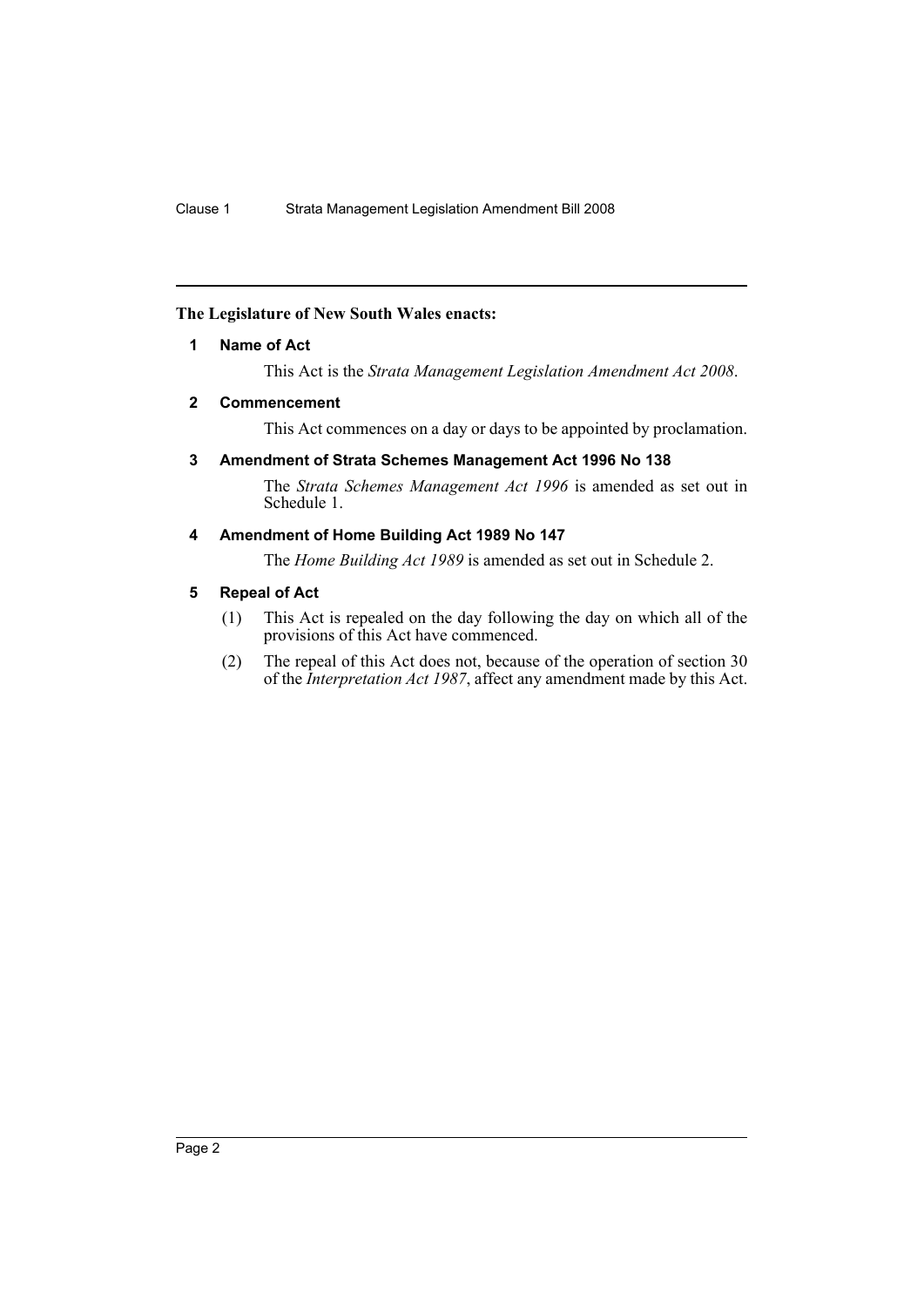Amendment of Strata Schemes Management Act 1996 Schedule 1

# <span id="page-3-0"></span>**Schedule 1 Amendment of Strata Schemes Management Act 1996**

(Section 3)

## **[1] Section 40A Who is a caretaker?**

Insert after section 40A (3):

- (4) For the purposes of this Act, a person is taken to be a caretaker for a strata scheme if the person meets the description of a caretaker set out in this section, regardless of whether the title given to the person's position is caretaker, building manager, resident manager or any other title.
- **[2] Section 56 Certain by-laws relating to parking may be made during initial period**

Omit the section.

## **[3] Schedule 2 Meetings and procedure of owners corporation**

Insert after clause 11 (7):

- (7AA) An original owner or a person connected with the original owner may not cast a vote by means of a proxy or power of attorney given by another owner of a lot in the strata scheme concerned if the proxy or power of attorney was given pursuant to a term of the sale contract for the lot or pursuant to another contract or arrangement that is ancillary to the sale contract.
- (7AB) Any contract or arrangement referred to in subclause (7AA) is unenforceable to the extent that it requires the giving of any such proxy or power of attorney.
- (7AC) Subclauses (7AA) and (7AB) do not apply to a proxy or power of attorney given by a person to another person connected with him or her.
- **[4] Schedule 3 Constitution of executive committee of the owners corporation and meetings of executive committee**

Insert after clause 3:

#### **3A Disclosure of certain interests by candidates for executive committee elections and acting members**

(1) A person who is connected with the original owner or caretaker of a strata scheme is not eligible to be elected as a member of an executive committee for the strata scheme unless: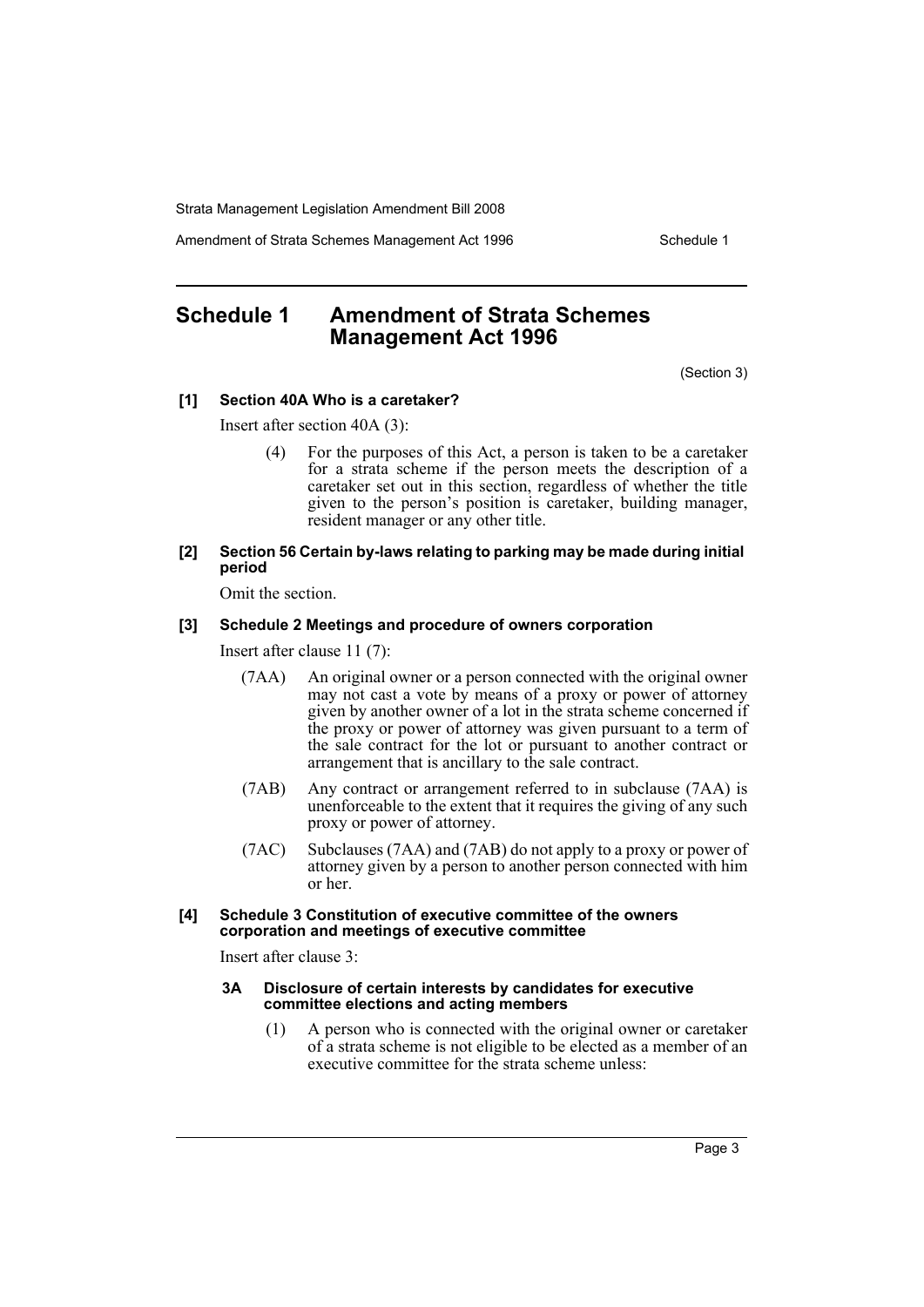Schedule 1 Amendment of Strata Schemes Management Act 1996

- (a) the person discloses the connection that the person has with the original owner or caretaker, and
- (b) the disclosure is made at the meeting of the owners corporation at which the executive committee is to be elected and before the election is conducted.
- (2) A disclosure made under subclause (1) is to be included in the minutes of the meeting at which the disclosure is made.
- (3) A person who is connected with the original owner or caretaker of a strata scheme is not eligible for appointment to act in the place of a member of the executive committee unless:
	- (a) the person discloses any connection that the person has with the original owner or caretaker, and
	- (b) the disclosure is made in writing to the executive committee before the consent of the executive committee is given under clause 3.
- (4) A person who becomes connected with the original owner or caretaker of a strata scheme after being appointed as, or to act in the place of, a member of the executive committee must disclose any connection that the person has with the original owner or caretaker to the secretary or, if the person is the secretary, to the chairperson. The disclosure must be made as soon as possible after the person becomes aware of the connection.
- (5) The secretary or chairperson to whom a disclosure is made under subclause (4) must ensure that the disclosure is included on the agenda for the next general meeting of the owners corporation.

#### **[5] Schedule 3, clause 4 (4)**

Insert after clause 4 (3):

- (4) If a motion is proposed to determine that a person's office as a member of the executive committee should be vacated:
	- (a) the original owner or, where the original owner is a corporation, a company nominee of the corporation has one vote for each 3 lots in respect of which the original owner is entitled to vote (ignoring any fraction) unless the original owner is the owner of less than one-half of the lots, and
	- (b) the original owner or, where the original owner is a corporation, a company nominee of the corporation is not entitled to vote on the motion as a proxy for any person.

**Note.** A determination by an owners corporation that a person's office as member of the executive committee is vacated requires a special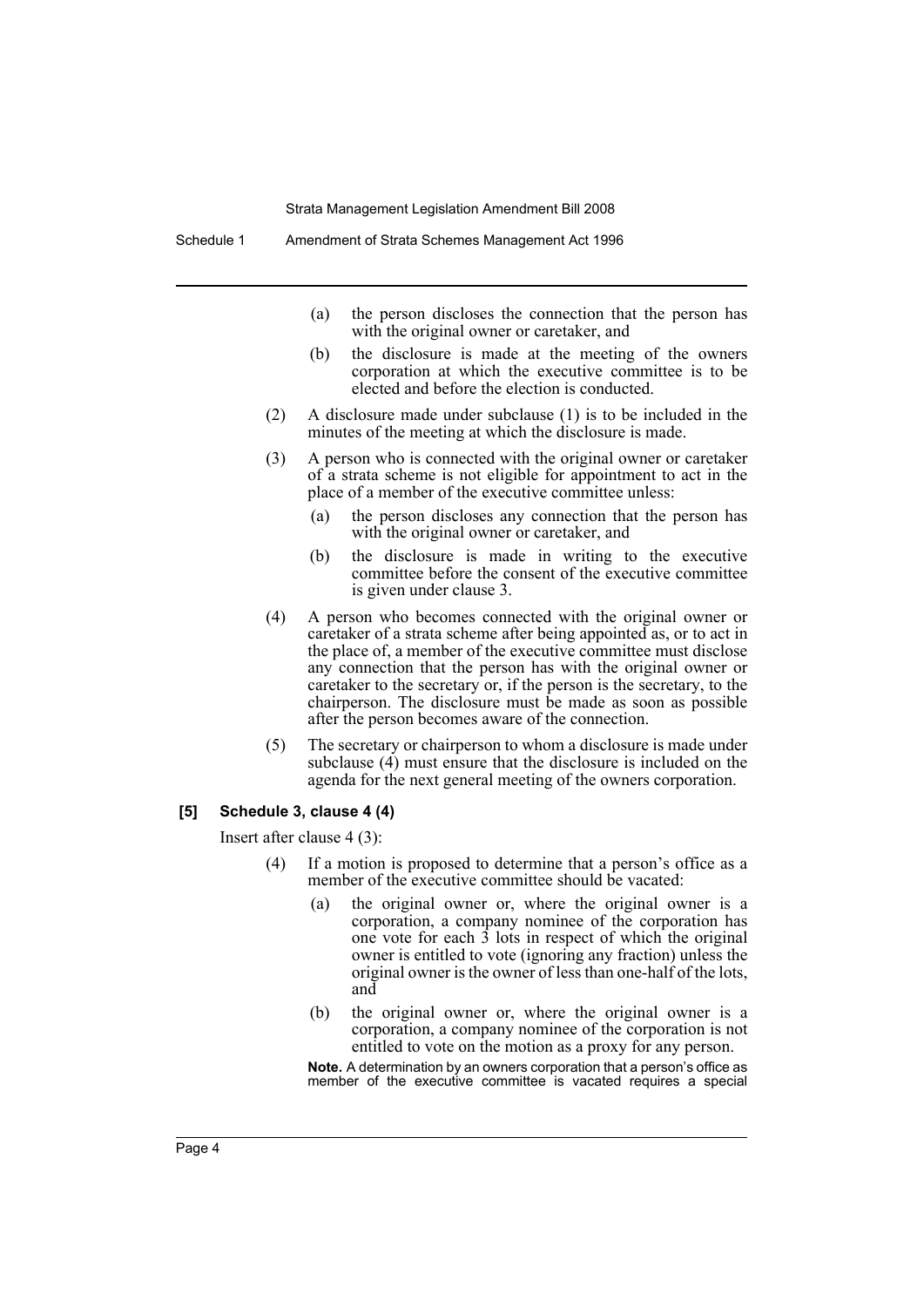Amendment of Strata Schemes Management Act 1996 Schedule 1

resolution which is defined as a resolution which is passed at a duly convened general meeting of an owners corporation and against which not more than one-quarter in value, ascertained in accordance with clause 18 (2) and (3) of Part 2 of Schedule 2, of votes is cast.

#### **[6] Schedule 4 Savings, transitional and other provisions**

Insert at the end of clause 1 (1):

*Strata Management Legislation Amendment Act 2008*

# **[7] Schedule 4, Part 6**

Insert after Part 5:

# **Part 6 Provisions consequent on enactment of Strata Management Legislation Amendment Act 2008**

## **23 Definition**

In this Part, *amending Act* means the *Strata Management Legislation Amendment Act 2008*.

## **24 Exclusive by-laws relating to parking**

- (1) The repeal of section 56 by the amending Act does not affect any by-law that was recorded by the Registrar-General before that repeal.
- (2) Section 56 as in force immediately before its repeal by the amending Act is taken to continue to apply to a proposed by-law for which written approval was given under that section before that repeal but that was not recorded by the Registrar-General before that repeal.

## **25 Existing proxies and powers of attorney**

- (1) An amendment made to this Act by the amending Act does not affect the casting of a vote by means of any proxy or power of attorney in force immediately before the commencement of the amendment.
- (2) However, subclause (1) does not operate in relation to the casting of a vote in any period during which the proxy or power of attorney is in force because of a renewal or extension of its term that took place after the commencement of the amendment concerned.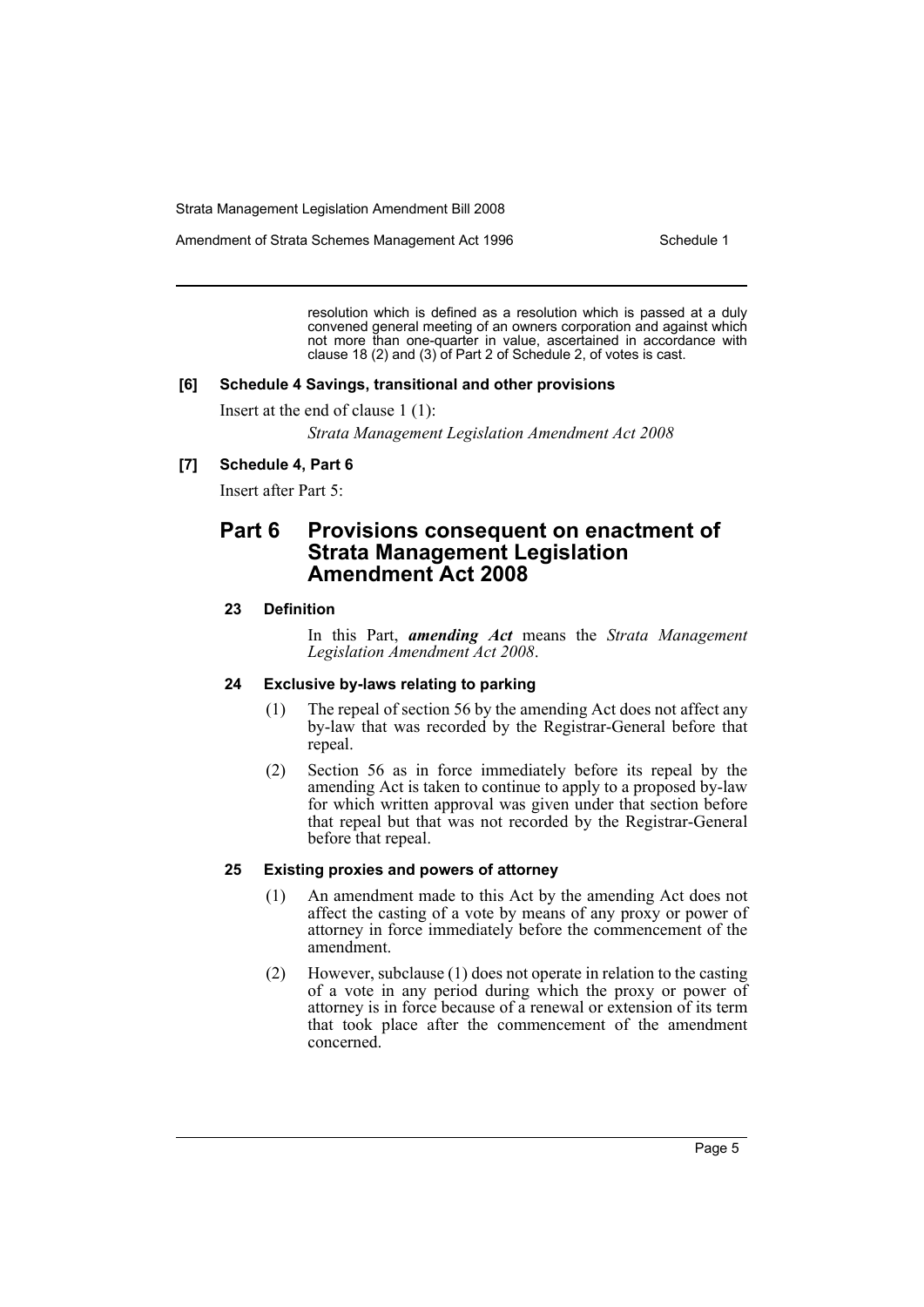Schedule 1 Amendment of Strata Schemes Management Act 1996

# **[8] Dictionary**

Insert in alphabetical order in Part 1:

*caretaker* means a person described in section 40A as a caretaker.

# **[9] Dictionary, Part 2**

Insert after clause 6:

# **7 References to a person connected with another person**

- (1) For the purposes of this Act, a person (*the principal person*) is connected with another person if the other person:
	- (a) is a relative (within the meaning of the *Local Government Act 1993*) of the principal person or, where the principal person is a corporation, is a relative of the holder of an executive position in the corporation, or
	- (b) is employed or engaged by the principal person or is a partner of the principal person, or
	- (c) where the principal person is a corporation, holds an executive position in the corporation, or
	- (d) is the employer of the principal person, or
	- (e) is employed or engaged by, or holds an executive position in, a corporation that also employs or engages the principal person or in which the principal person holds an executive position, or
	- (f) has any other connection or relationship with the principal person of a kind prescribed by the regulations.
- (2) However, the principal person is not connected with another person who is a member of an owners corporation, or the executive committee of an owners corporation, merely because of any dealing, contact or arrangement the other person has with the principal person in the other person's capacity as such a member.
- (3) In this clause, *executive position* in a corporation means the position of director, manager or secretary of the corporation, or any other executive position of the corporation, however those positions are designated.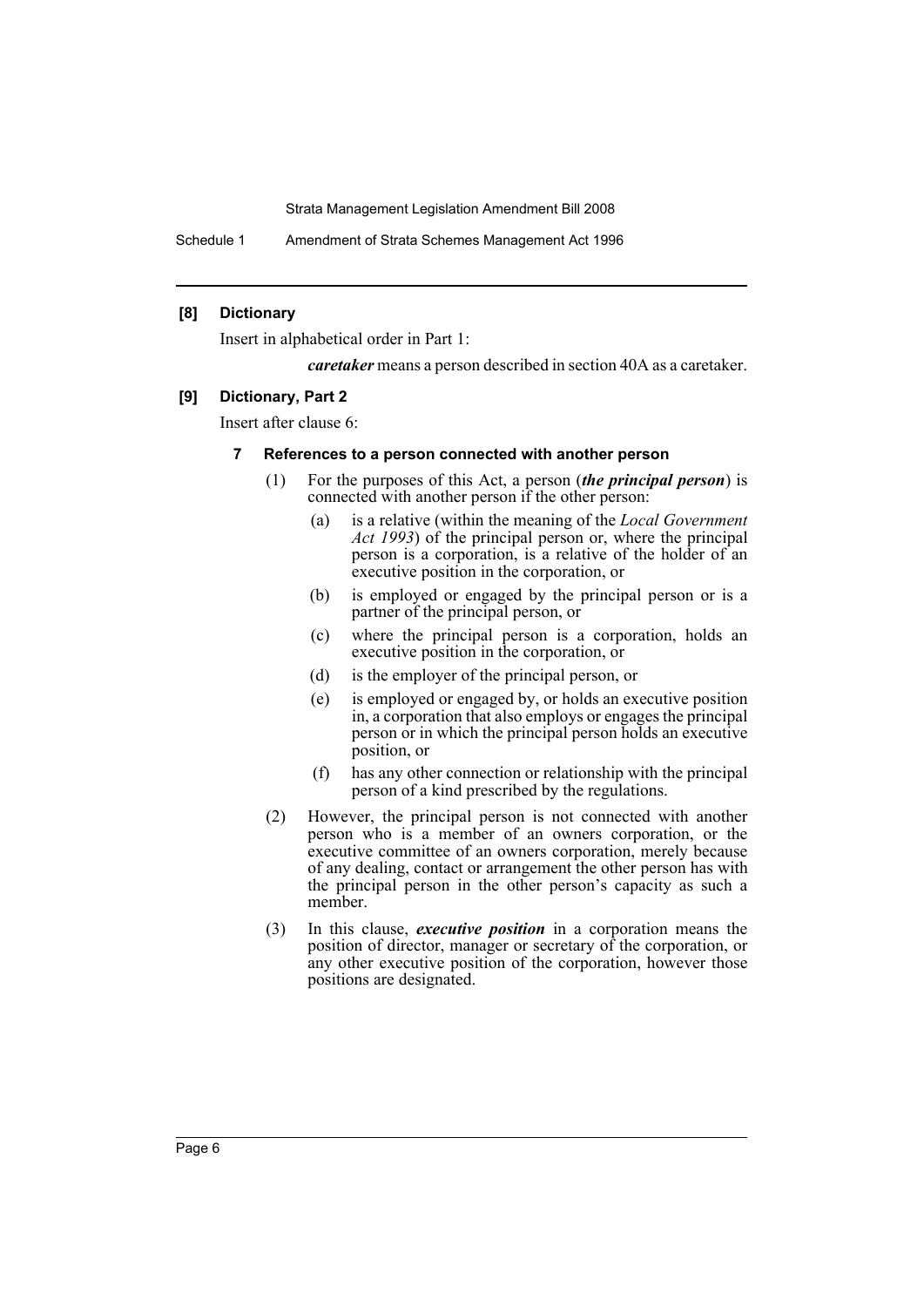Amendment of Home Building Act 1989 Schedule 2 and the Schedule 2

# <span id="page-7-0"></span>**Schedule 2 Amendment of Home Building Act 1989**

(Section 4)

## **[1] Section 48C Notification of building dispute**

Insert at the end of the section:

- Without limiting subsection (1), a notification under that subsection may be made by:
	- (a) an owner of a lot in a strata scheme (within the meaning of the *Strata Schemes Management Act 1996*) about residential building work or specialist work relating to common property in the strata scheme, or
	- (b) a proprietor of a lot in a scheme (within the meaning of the *Community Land Management Act 1989*) about residential building work or specialist work relating to association property in the scheme.

# **[2] Section 48D Investigation of dispute**

Insert after section 48D (2):

- (3) For the purposes of making an investigation in relation to common property in a strata scheme (within the meaning of the *Strata Schemes Management Act 1996*), an inspector may enter and inspect the common property at the request of the owner of a lot in the scheme concerned.
- (4) The owners corporation, any person who has exclusive use of the common property concerned and any caretaker or manager of the common property are to provide such assistance as is reasonable to enable an inspection of that common property to be carried out by an inspector under this section.
- (5) For the purposes of making an investigation in relation to association property in a scheme (within the meaning of the *Community Land Management Act 1989*), an inspector may enter and inspect the association property at the request of the proprietor of a lot in the scheme concerned.
- (6) The relevant association that has the use of the association property concerned and, if the use of that association property has been restricted to a particular proprietor or proprietors, any such proprietor, and any caretaker or manager of the association property are to provide such assistance as is reasonable to enable an inspection of that association property to be carried out by an inspector under this section.